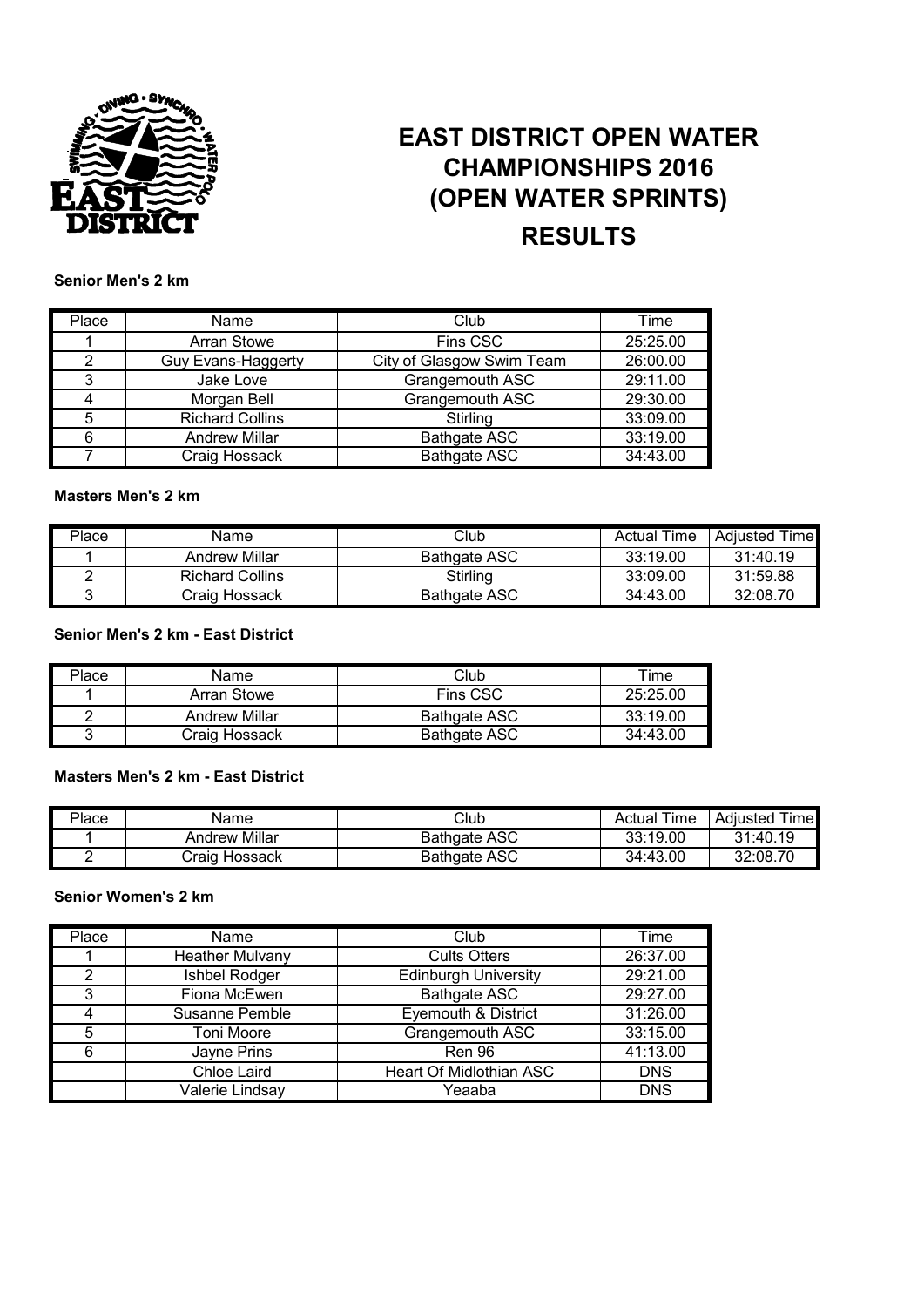# **Masters Women's 2 km**

| Place | Name            | Club                | <b>Actual Time</b> | Adiusted Time |
|-------|-----------------|---------------------|--------------------|---------------|
|       | Fiona McEwen    | Bathgate ASC        | 29:27.00           | 28:17.41      |
|       | Susanne Pemble  | Evemouth & District | 31:26.00           | 30:59.96      |
|       | Javne Prins     | <b>Ren 96</b>       | 41:13.00           | 39:35.60      |
|       | Valerie Lindsav | Yeaaba              | <b>DNS</b>         | <b>DNS</b>    |

#### **Senior Women's 2 km - East District**

| Place | Name           | Club                        | Time       |
|-------|----------------|-----------------------------|------------|
|       | Ishbel Rodger  | <b>Edinburgh University</b> | 29:21.00   |
|       | Fiona McEwen   | <b>Bathgate ASC</b>         | 29:27.00   |
|       | Susanne Pemble | Eyemouth & District         | 31:26.00   |
|       | Chloe Laird    | Heart Of Midlothian ASC     | <b>DNS</b> |

#### **Masters Women's 2 km - East District**

| Place | Name           | Club                | Time<br>Actual | l ime l<br>Adiusted |
|-------|----------------|---------------------|----------------|---------------------|
|       | Fiona McEwen.  | <b>Bathgate ASC</b> | 29:27.00       | 28:17.41            |
|       | Susanne Pemble | Evemouth & District | 31:26.00       | 30:59.96            |

#### **Seniors East District Overall**

| Place | Name                 | Club                           | Time       |
|-------|----------------------|--------------------------------|------------|
|       | Arran Stowe          | Fins CSC                       | 25:25.00   |
| っ     | Ishbel Rodger        | <b>Edinburgh University</b>    | 29:21.00   |
| 3     | Fiona McEwen         | <b>Bathgate ASC</b>            | 29:27.00   |
|       | Susanne Pemble       | Eyemouth & District            | 31:26.00   |
|       | <b>Andrew Millar</b> | <b>Bathgate ASC</b>            | 33:19.00   |
|       | Craig Hossack        | <b>Bathgate ASC</b>            | 34:43.00   |
|       | Chloe Laird          | <b>Heart Of Midlothian ASC</b> | <b>DNS</b> |

# **Junior (12) Men's 1 km**

| $\overline{\phantom{a}}$<br>'lace | $\overline{\phantom{a}}$ | ∵lut                    | ıme |
|-----------------------------------|--------------------------|-------------------------|-----|
|                                   | -rıc<br>1011011          | Aquatics<br>∴ıtv<br>۹۵۵ |     |

#### **Junior (13&14) Men's 1 km**

| Place          | Name                      | Club                           | Time       |
|----------------|---------------------------|--------------------------------|------------|
|                | <b>Daniel Saunders</b>    | <b>Warrender Baths</b>         | 13:00.00   |
| $\overline{2}$ | Joseph Brownlie           | Fauldhouse Penguins SC         | 13:21.00   |
| 3              | Nathan Grimley            | <b>Fauldhouse Penguins SC</b>  | 14:25.00   |
| 4              | <b>Matthew Dwane</b>      | Grangemouth ASC                | 14:48.00   |
| 5              | Struan Kingdom            | <b>Ren 96</b>                  | 15:11.00   |
| 6              | <b>Jack Wales</b>         | City Of Glasgow Swim Team      | 15:27.00   |
| 7              | <b>Jack Calvert</b>       | Grangemouth ASC                | 15:29.00   |
| 8              | Euan McMeekin             | Grangemouth ASC                | 15:58.00   |
| 9              | <b>Findlay Baillie</b>    | <b>Dundee City Aquatics</b>    | 16:02.00   |
| 10             | <b>Archibald Sorensen</b> | <b>Warrender Baths</b>         | 16:28.00   |
| 11             | Conan Mowbray             | City Of Glasgow Swim Team      | 16:33.00   |
| 12             | <b>Myles Lapsley</b>      | Fauldhouse Penguins SC         | 16:36.00   |
| 13             | Lewis Waddell             | Grangemouth ASC                | 19:06.00   |
|                | Alexander Campbell        | <b>Eyemouth &amp; District</b> | <b>DNF</b> |
|                | <b>Jack Dalgety</b>       | <b>Dundee City Aquatics</b>    | <b>DNS</b> |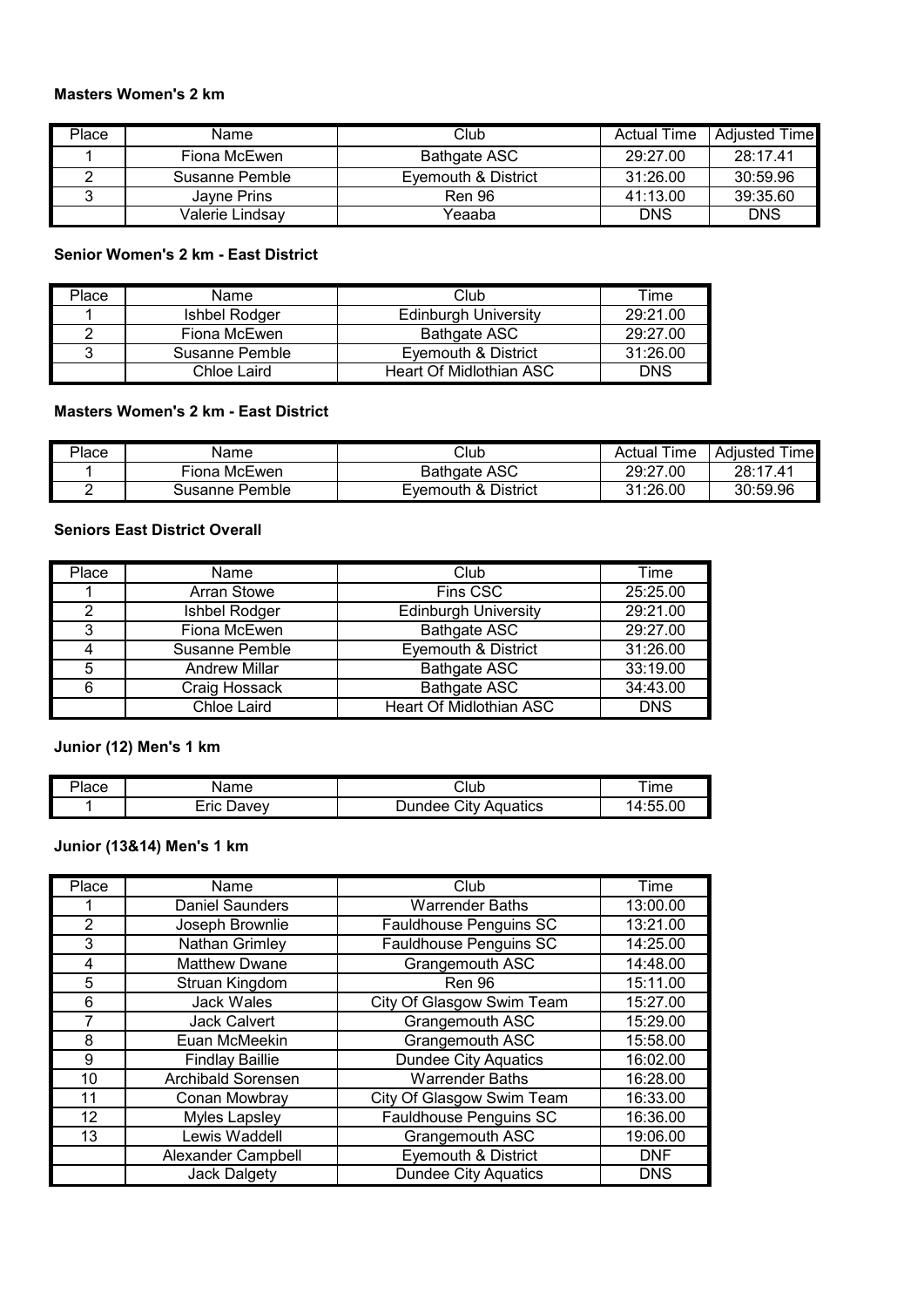#### **Junior (15&16) Men's 1 km**

| Place | <b>Name</b>                | Club                      | Time     |
|-------|----------------------------|---------------------------|----------|
|       | Marshall Illingworth       | South Ayrshire            | 12:01.00 |
| っ     | <b>Kyle Prins</b>          | <b>Ren 96</b>             | 12:21.00 |
| 3     | Fraser Allison             | <b>Warrender Baths</b>    | 12:30.00 |
|       | <b>Christopher Perrett</b> | City Of Glasgow Swim Team | 13:36.00 |
| 5     | Jack Mowbray               | City Of Glasgow Swim Team | 14:52.00 |
|       | Joshua Service             | <b>Bathgate ASC</b>       | 22:19.00 |

#### **Junior (13&14) Men's 1 km - East District**

| Place | Name                      | Club                           | Time       |
|-------|---------------------------|--------------------------------|------------|
|       | <b>Daniel Saunders</b>    | <b>Warrender Baths</b>         | 13:00.00   |
| っ     | Joseph Brownlie           | Fauldhouse Penguins SC         | 13:21.00   |
| 3     | Nathan Grimley            | Fauldhouse Penguins SC         | 14:25.00   |
|       | <b>Findlay Baillie</b>    | <b>Dundee City Aquatics</b>    | 16:02.00   |
| 5     | <b>Archibald Sorensen</b> | <b>Warrender Baths</b>         | 16:28.00   |
|       | Myles Lapsley             | Fauldhouse Penguins SC         | 16:36.00   |
|       | Alexander Campbell        | <b>Eyemouth &amp; District</b> | <b>DNF</b> |

#### **Junior (15&16) Men's 1 km - East District**

| Place | Name           | Club                   | $\mathsf{r}$ ime |
|-------|----------------|------------------------|------------------|
|       | Fraser Allison | <b>Warrender Baths</b> | 12:30.00         |
|       | Joshua Service | Bathgate ASC           | 22:19.00         |

## **Junior Women's (12) 1 km**

| Place | Name           | Club                        | Time       |
|-------|----------------|-----------------------------|------------|
|       | Abbi Sinclair  | Warrender                   | 14:53.00   |
|       | Summer Innes   | Fauldhouse Penguins SC      | 15:39.00   |
| 3     | Gemma Dalgety  | <b>Dundee City Aquatics</b> | 16:11.00   |
|       | Cara Mowbray   | Fauldhouse Penguins SC      | 20:12.00   |
|       | Yasmin Lapsley | Fauldhouse Penguins SC      | <b>DNS</b> |

#### **Junior (13&14) Women's 1 km**

| Place         | Name                     | Club                        | Time     |
|---------------|--------------------------|-----------------------------|----------|
|               | Nicole Reynolds          | <b>Dundee City Aquatics</b> | 13:34.00 |
| $\mathcal{P}$ | Lily-Jane Evans-Haggerty | City Of Glasgow Swim Team   | 13:39.00 |
| 3             | Daisy Wisely             | <b>Inverness ASC</b>        | 14:50.00 |
|               | Reece Sharp              | City Of Glasgow Swim Team   | 15:24.00 |
| 5             | Erica Wood               | <b>Buckie ASC</b>           | 15:42.00 |
| 6             | Natalie Curran           | <b>Dundee City Aquatics</b> | 16:30.00 |
|               | Sasha Borisenko          | Fauldhouse Penguins SC      | 16:31.00 |
| 8             | <b>April Roberts</b>     | Menzieshill/Whitehall       | 23:23.00 |

# **Junior (15&16) Women's 1 km**

| Place | Name                  | Club                           | Time     |
|-------|-----------------------|--------------------------------|----------|
|       | <b>Brooke Lawrie</b>  | Nairn District ASC             | 13:12.00 |
| っ     | Hannah Kerr           | <b>Inverness ASC</b>           | 13:14.00 |
| 3     | <b>Rachel Calvert</b> | Grangemouth ASC                | 14:47.00 |
|       | Jessica Morrison      | <b>Eyemouth &amp; District</b> | 15:04.00 |
| 5     | Libby McMeekin        | Grangemouth ASC                | 16:13.00 |
|       | Anna Kelly            | <b>Bathgate ASC</b>            | 19:42.00 |